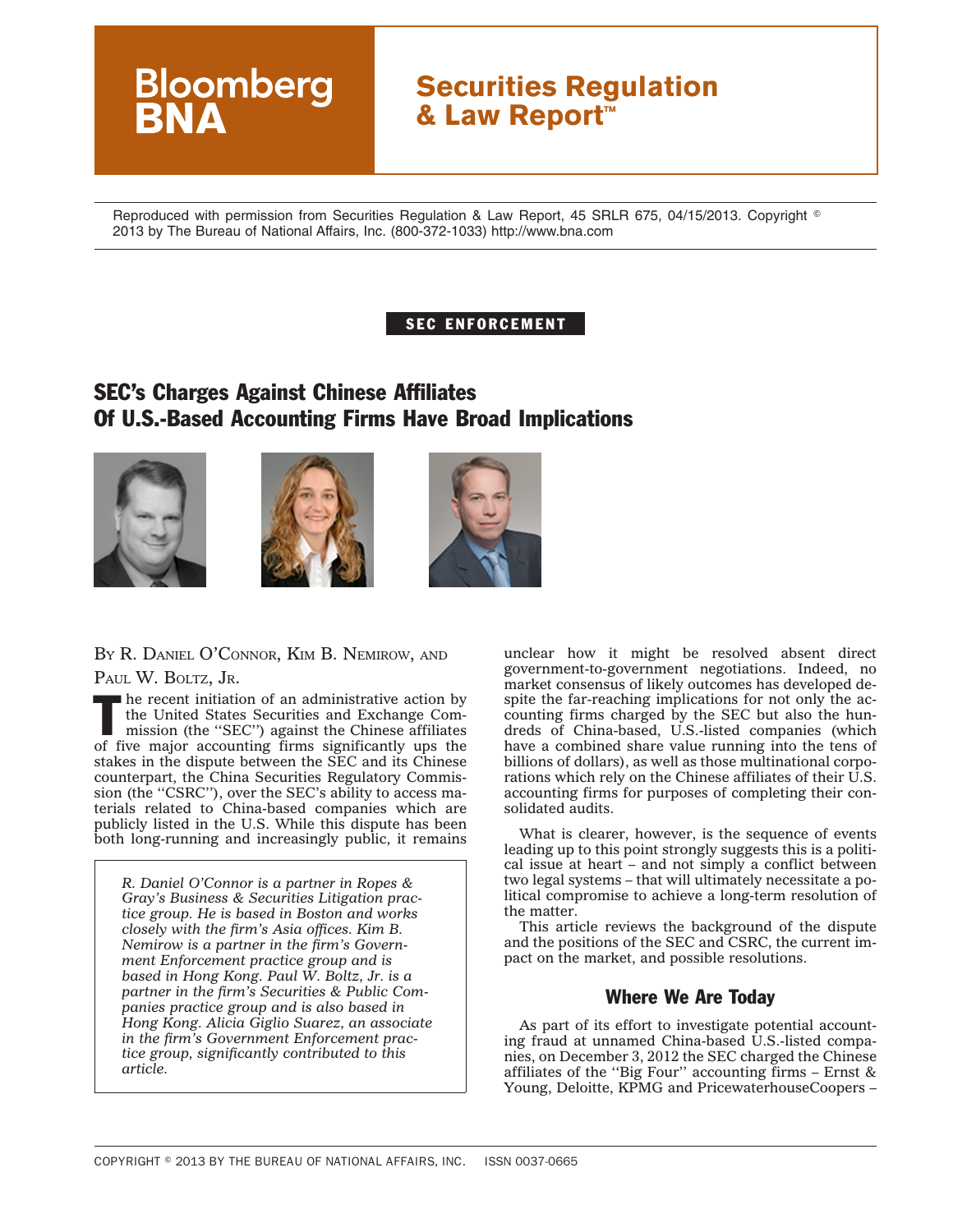and  $BDO<sup>1</sup>$  (collectively, "Chinese Affiliates") with violating the Sarbanes-Oxley Act and in turn the Securities Exchange  $Act<sup>2</sup>$  In this administrative action, the SEC claims that it sought to obtain audit documents and work papers from each of these firms in connection with its investigation of nine publicly traded Chinabased clients and that the firms have willfully refused to produce such documents in violation of their legal obligations as foreign public accounting firms registered with the U.S. Public Company Accounting Oversight Board.3 This administrative action builds on similar, unrelated district court and administrative proceedings brought by the SEC in September 2011 and May 2012, respectively, against Deloitte's Chinese affiliate demanding audit documents related to SEC investigations of two of its China-based clients.<sup>4</sup> At the request of the SEC, its May 2012 administrative action against Deloitte's Chinese affiliate has since been consolidated with its more recent industry-wide administrative action.<sup>5</sup>

In both the consolidated administrative action and the Deloitte district court matter, the Chinese Affiliates argue that they cannot produce the requested documents because doing so would violate China's Law on Guarding State Secrets, as well as other related laws, regulations, and policies (collectively, ''China's State Secrets Laws''), and could result in severe criminal sanctions for the firms and the individuals involved with productions.<sup>6</sup> Indeed, on October 10, 2011, Deloitte and five other large Chinese accounting firms met with the CSRC and China's Ministry of Finance to discuss the U.S. regulators' requests and were later informed by the CSRC that they must comply with China's States Secrets Laws that require prior authorization before providing audit archives and other documents overseas, and the failure to do so will result

<sup>1</sup> These Chinese affiliates include Deloitte Touche Tohmatsu Certified Public Accountants Ltd., Ernst & Young Hua Ming LLP, KPMG Huazhen (Special General Partnership), PricewaterhouseCoopers Zhong Tian CPAs Limited and BDO

**See SEC Charges China Affiliates of Big Four Accounting** *Firms with Violating U.S. Securities Laws in Refusing to Produce Documents*, SEC Release 2012-249, Dec. 3, 2012, [http://](http://www.sec.gov/news/press/2012/2012-249.htm) [www.sec.gov/news/press/2012/2012-249.htm](http://www.sec.gov/news/press/2012/2012-249.htm) [hereinafter SEC Release 2012-249]; Order Instituting Administrative Proceedings*, BDO China Dahua CPA Co. Ltd.*, File No. 3-15116 (SEC Dec. 3, 2012), *available at* [http://www.sec.gov/litigation/admin/](http://www.sec.gov/litigation/admin/2012/34-68335.pdf)

<sup>3</sup> See SEC Release 2012-249, *supra* note 2; Order Instituting Admin. Proceedings [hereinafter Admin. Order]*, BDO China*

<sup>4</sup> See SEC Files Subpoena Enforcement Action Against De*loitte & Touche in Shanghai*, SEC Release 2011-180, Sept. 8, 2011, [http://www.sec.gov/news/press/2011/2011-180.htm;](http://www.sec.gov/news/press/2011/2011-180.htm) *SEC Charges Deloitte & Touche in Shanghai with Violating U.S. Securities Laws in Refusal to Produce Documents*, SEC Release 2012-87, May 9, 2012, [http://www.sec.gov/news/press/](http://www.sec.gov/news/press/2012/2012-87.htm)<br>2012/2012-87.htm.

<sup>5</sup> See Case Docket, *BDO China Dahua CPA Co. Ltd.*, File No. 3-15116 (SEC Jan. 18, 2013). <sup>6</sup> *See* Admin Order at ¶ 17, *BDO China Dahua CPA Co.*

*Ltd.*, File No. 3-15116; Respondent DTTC's Statement of Points and Authorities Opposing the SEC's Application for Order to Show Cause and Order Requiring Compliance with a Subpoena [hereinafter DTTC's Show Cause Opposition] at 1, 5-6, 24-25, *SEC v. Deloitte Touche Tohmatsu CPA LTD.*, No. 11- 0512 (D.D.C. April 11, 2012) (No. 23) (citing Tang Declaration).

in legal liabilities.7 The CSRC also informed Deloitte that the SEC should work with the CSRC to find a solution regarding the documents that it requested.8 The SEC does not dispute that the CSRC could punish Deloitte, and presumptively the other Chinese Affiliates, if they comply with the SEC's subpoena and produce the documents.<sup>9</sup>

The SEC claims in its administrative action that the Chinese affiliates of the Big Four and BDO have violated Section 106 of the Sarbanes-Oxley Act, as amended by Section 929J of the Dodd-Frank Act, which requires a foreign public accounting firm to ''produce [its] audit work papers" and "all other documents of the firm related to any [ ] audit work'' relied upon by a registered public accounting firm.10 At issue is whether the failure of the Chinese Affiliates to produce the documents requested on the ground that they are precluded from doing so by China's State Secrets Laws constitutes a willful violation of Section 106.<sup>11</sup> If the Administrative Law Judge (''ALJ'') finds in the affirmative, possible sanctions under SEC Rules of Practice Rule  $102(e)(1)$ (iii) range from censure to being temporarily or permanently denied from appearing or practicing before the SEC in any way (i.e., they could be barred from completing audits for U.S.-listed companies). $12$ 

An initial resolution to the Staff's administrative action against the Chinese Affiliates should be reached in a fairly quick manner. Under the SEC's Rules of Practice and the order initiating this proceeding, the ALJ ''shall issue an initial decision no later than 300 days after the filing of the order."<sup>13</sup> In the typical SEC administrative matter, the hearing happens within four months of filing, then the parties have two months to complete post trial briefing, and the judge takes four months to issue his or her initial decision. Following an initial decision by the ALJ, the parties may petition the

<sup>8</sup> Id. 9 *See* Opposition of Deloitte Touche Tohmatsu CPA LTD. to Motion to Lift Stay at 6-7, *Deloitte Touche Tohmatsu*, No. 11-

 $10$  Section 106 of the Sarbanes-Oxley Act, 15 U.S.C. § 7216(b)(1); *see also* Admin. Order at ¶¶ 7, 19-21, *BDO China*

<sup>11</sup> See Division of Enforcement Motion to Consolidate at 4-5, *BDO China Dahua CPA Co. Ltd.*, File No. 3-15116 (Dec. 7, 2012). <sup>12</sup> SEC Rules of Practice, Rule 102(e)(1)(iii). <sup>13</sup> Admin Order at 6, *BDO China Dahua CPA Co. Ltd.*, File

No. 3-15116; SEC Rules of Practice, Rule 360(a)(2).

### Note to Readers

The editors of *Securities Regulation & Law Report* invite the submission for publication of articles of interest to practitioners.

Prospective authors should contact the Managing Editor, *Securities Regulation & Law Report*, 1801 S. Bell St. Arlington, Va. 22202-4501; telephone (703) 341-3889; or e-mail sjenkins@ bna.com.

<sup>7</sup> DTTC's Show Cause Opposition at 24-25, *Deloitte Touche Tohmatsu*, No. 11-0512 (No. 23) (citing Warden Declaration,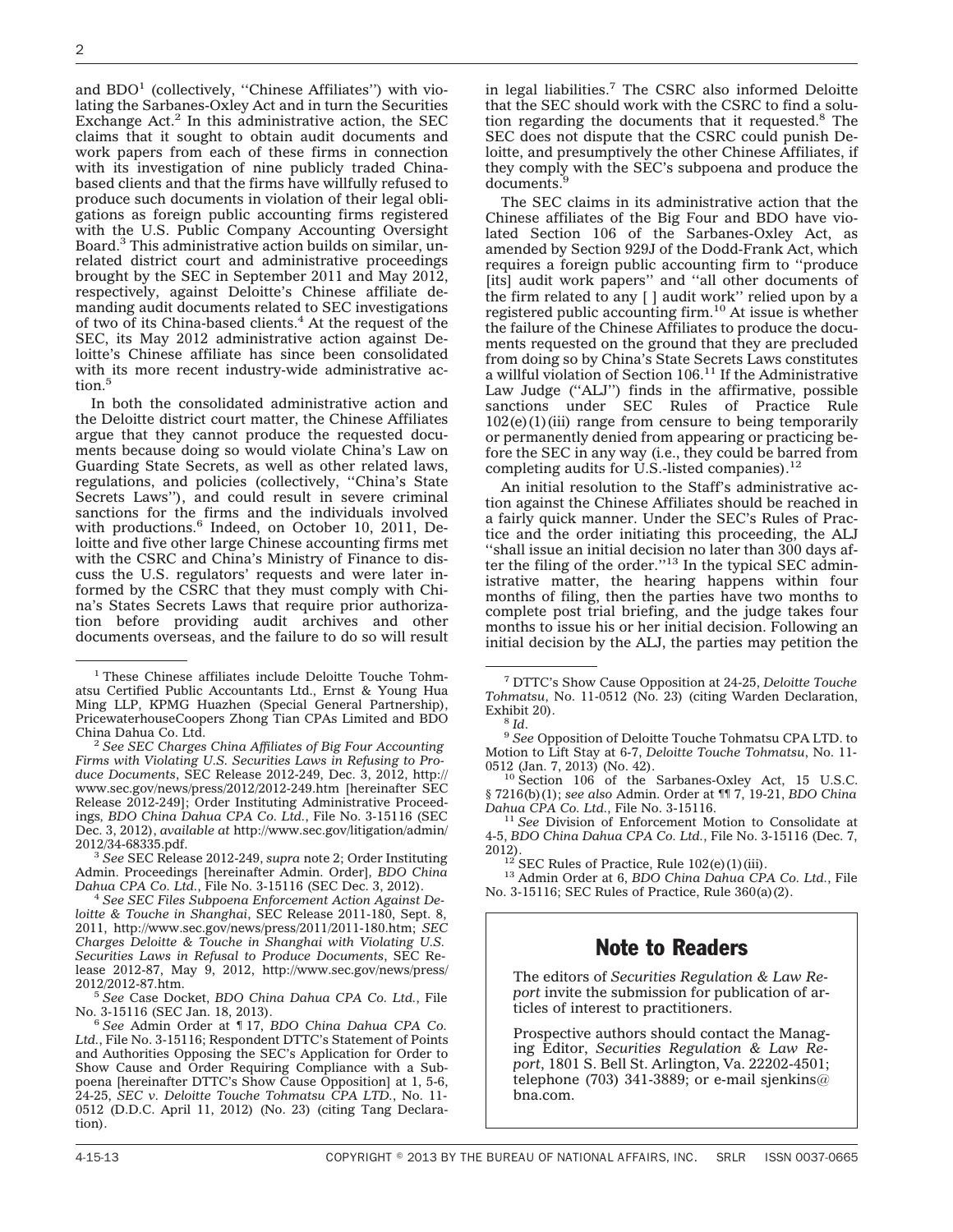SEC to review the decision or the SEC on its own initiative may order a review.<sup>14</sup> "A person aggrieved by a final order of the Commission'' may then obtain review by the U.S. Court of Appeals and move to have the SEC's decision stayed pending the outcome of the appeal.15

#### What Brought Us to This Point

#### **The SEC's Perspective**

The SEC's administrative action stems from its difficulty obtaining the documents necessary to conduct its investigations of China-based companies. As SEC Commissioner Luis Aguilar recently noted, these investigations have been ''hampered by the lack of access to relevant documents, many of which are overseas.''16 Specific to the charges against these firms, Robert Khuzami, former Director of the SEC's Division of Enforcement, stated that ''[o]nly with access to work papers of foreign public accounting firms can the SEC test the quality of the underlying audits and protect investors from the danger of accounting fraud,'' and ''[f]irms that conduct audits knowing they cannot comply with laws requiring access to these work papers face serious sanctions."<sup>17</sup> As to Khuzami's latter point, however, the issue of whether and to what extent these Chinese Affiliates and similarly situated firms can be sanctioned by the SEC for failing to produce the requested documents hinges on the outcome of its consolidated administrative proceeding.

This action comes at a crucial time as it appears that negotiations between U.S. and Chinese regulators to reach a resolution regarding their conflicting laws have stalled or even fallen apart entirely. The briefing papers filed by both parties in the district court case against Deloitte's Chinese affiliate shed light on these negotiations and indicate that the SEC attempted to reach a resolution with the CSRC on a number of occasions. According to the court papers filed by the SEC, since 2009 the SEC has sent 21 requests to the CSRC for assistance in connection with various ongoing investigations and had over 30 communications with the regulator, but received no work papers or meaningful response.<sup>18</sup> In July 2012, the SEC successfully sought a stay in its Deloitte district court proceeding so that it could continue to negotiate with Chinese regulators regarding crossborder enforcement cooperation and obtaining access to the requested audit documents.19 While the CSRC eventually agreed with the SEC, in October 2012, that these requests for audit work papers are covered by a memorandum of understanding signed between the U.S. and China, it has said that it will not produce documents unless the SEC refrains from using the documents in relation to legal proceedings and allows the CSRC to determine which documents are responsive to the requests.20 These are terms to which the SEC will not agree.

The SEC seems to have given up on a possible resolution with the CSRC, acknowledging in court papers that ''at this point in time SEC staff believes there is nothing left to negotiate or discuss with the CSRC on this topic, unless and until the CSRC produces docu-<br>ments" in response to the SEC's outstanding rein response to the SEC's outstanding requests. $21$  As a result of this stalemate, on December 3, 2012, the SEC both moved to lift the stay in the Deloitte district court proceeding and brought its administrative action against the Chinese Affiliates.<sup>22</sup> Because of overlapping issues, Deloitte asked that the stay in the district court proceeding be extended at least until the SEC's consolidated administrative action is resolved.<sup>23</sup> On March 4, 2013, the Court granted the SEC's motion and lifted the stay. $24A$  hearing on the merits in which the Court apparently focused on the technicalities in the case, including service by the SEC, took place on March 13, 2013.25

Rather than continuing to pursue a resolution with the CSRC, it seems that the SEC is taking matters into its own hands to determine the course that will be followed going forward regarding the treatment of the Chinese Affiliates and similarly situated foreign public accounting firms. The SEC recently acknowledged that ''[t]he issues presented [in this administrative proceeding] are important and have far-reaching implications; resolution of these issues will govern whether and how the SEC can protect its processes in the face of decisions by the largest foreign public accounting firms in China to withhold documents that are essential to the SEC's oversight of audit work for U.S. issuers, as well as to investigating and prosecuting financial fraud.''26

#### **The CSRC's Perspective**

The CSRC has not released any official statements regarding the SEC's new administrative action, but prior statements and reports in the Chinese media indicate that, unsurprisingly, the CSRC takes a different view of the situation. Based on these sources, it appears that the CSRC's fundamental concern is that while cooperation among securities regulators is necessary and appropriate, such cooperation does not give other regulators the right to presumptuously apply their legal standard extraterritorially. Tong Daochi, the Chief of the CSRC's Department of International Affairs, stated in a speech in November 2012, ''[w]e share the common objectives of protecting investors, including foreign investors. CSRC is ready to work with any other jurisdiction. The

3

<sup>&</sup>lt;sup>14</sup> SEC Rules of Practice, Rules 400(a) and 410.<br><sup>15</sup> Securities Exchange Act § 25(a)(1); SEC Rules of Prac-

tice, Rule 401(c). <sup>16</sup> Luis Aguilar,*Capital Formation from the Investor's Perspective*, Dec. 3, 2012, [http://www.sec.gov/news/speech/ 2012/](http://www.sec.gov/news/speech/ 2012/spch120312aa.htm)

<sup>&</sup>lt;sup>17</sup> SEC Release 2012-249, *supra* note 2. <sup>18</sup> *See* Securities and Exchange Commission's Reply Memorandum in Support of its Application for Order Requiring Compliance with Subpoena [hereinafter SEC Reply] at 12, 18, 21-23, *Deloitte Touche Tohmatsu*, No. 11-0512 (Dec. 3,

<sup>&</sup>lt;sup>19</sup> See Unopposed Motion for Stay of this Action at 2-3, De*loitte Touche Tohmatsu*, No. 11-0512 (July 18, 2012) (No. 29).

<sup>20</sup> *See* SEC Reply at 21-23, *Deloitte Touche Tohmatsu*, No.

<sup>&</sup>lt;sup>21</sup> Id.<br><sup>22</sup> See Securities and Exchange Commission's Motion to Lift the Stay, *Deloitte Touche Tohmatsu*, No. 11-0512 (Dec. 3,

<sup>&</sup>lt;sup>23</sup> See Opposition of Deloitte Touche Tohmatsu CPA LTD. to Motion to Lift Stay at 1, *Deloitte Touche Tohmatsu*, No. 11-

<sup>&</sup>lt;sup>24</sup> See Memorandum Opinion and Order, *Deloitte Touche*<br>Tohmatsu, No. 11-0512 (Mar. 4, 2013) (No. 49).

<sup>&</sup>lt;sup>25</sup> Sarah N. Lynch, *SEC Stumbles in Deloitte's Chinese Audit Case*, Mar. 13, 2013, [http://www.reuters.com/article/2013/](http://www.reuters.com/article/2013/03/14/us-court-sec-deloitte-idUSBRE92D00R20130314)

 $^{26}$  Division of Enforcement's Motion to Consolidate at 5-6, *BDO China Dahua CPA Co. Ltd.*, File No. 3-15116.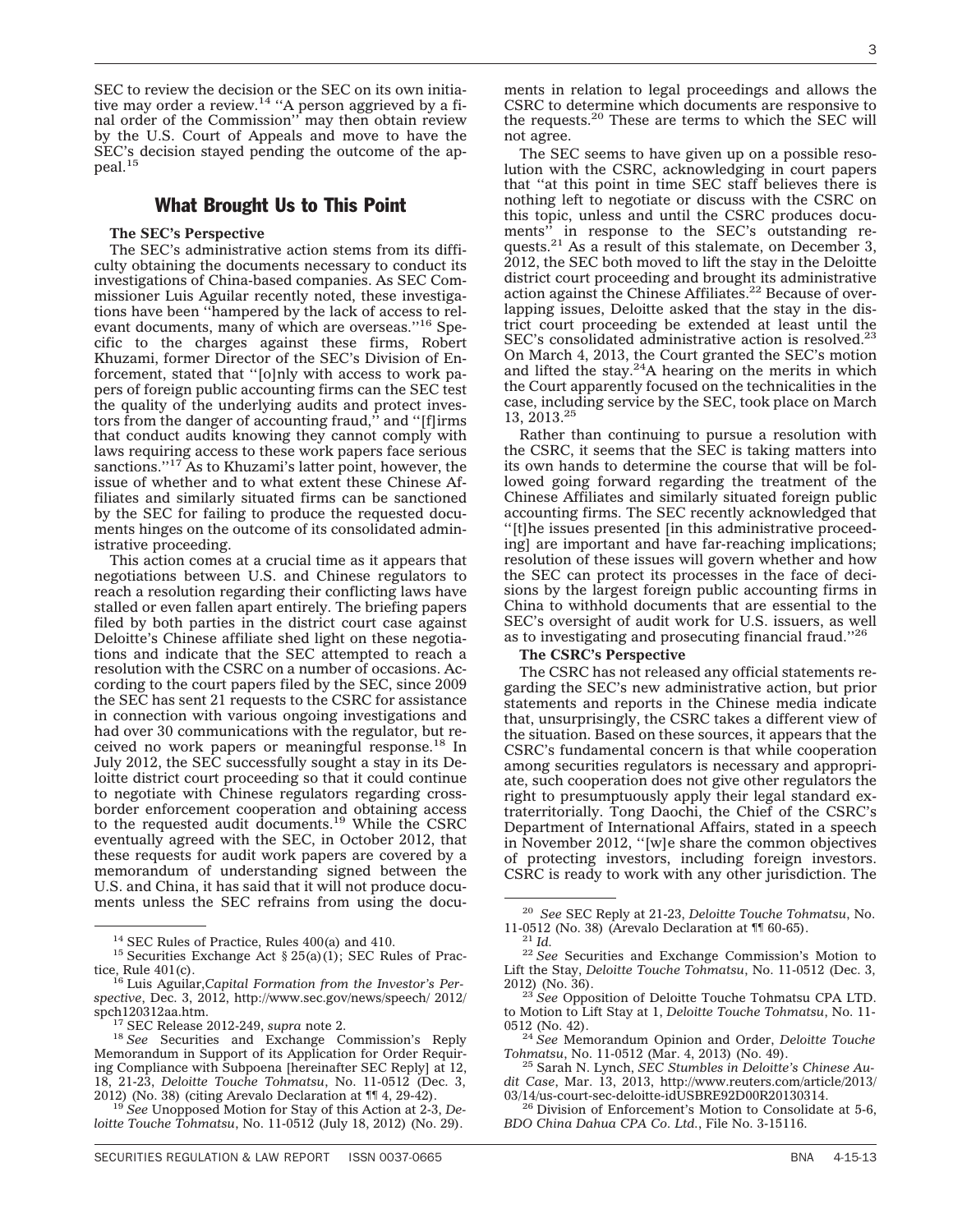difficulty is there are some legal issues we need to handle both in China and other jurisdictions."<sup>27</sup> In a May 17, 2012 speech at the annual conference of the International Organization of Securities Commissions, Yang Jiang, the CSRC's Assistant Chairman, was even blunter, stating ''a country should not extend its power of supervision to other countries'' and indicating that the matter should be resolved by the adoption of bilateral or multilateral agreements between the regulators.<sup>28</sup>

There is also speculation that the CSRC has been irritated by what is perceived as an eagerness by the SEC to politicize the dispute in order to put pressure on the CSRC to accede to its requests for documents. One unnamed CSRC official was recently quoted in the Chinese media as saying that it views the SEC's moves against the accounting firms as simply "a negotiating<br>tool'' between the two governments.<sup>29</sup> While the scope and application of China's State Secrets Laws have evolved over time, such laws have been around in one form or another for many years and would have been in place when China-based companies applied for listing in the U.S. The potential limitations and difficulties these laws impose with respect to typical discovery requests should not have come as a surprise to U.S. regulators. The SEC has been dealing with similar privacy laws in the European Union for years, and it seems a bit naive on the part of the SEC to think that its rules would have the ability to push aside relevant local law considerations without significant involvement of foreign regulators.

#### Implications for Those Caught in the Middle

While some of the accounting firms have expressed the desire to comply with the requests of the  $SEC.<sup>30</sup>$ with severe criminal sanctions under the Chinese laws looming, these firms seem to be left in a near impossible situation without an agreement in place between U.S. and Chinese regulators. As such, failure to reach an agreement between the U.S. and Chinese authorities, and the outcome of these ongoing actions, have the potential to negatively impact not only the Chinese affiliates of these big U.S. accounting firms, but also the several hundred China-based, U.S-listed companies who rely on their audits to satisfy their SEC reporting obligations and are essentially caught in the middle of this dispute. In fact, the potential severity of the situation and lack of clear solutions for issuers were not lost on investors and directly contributed to an immediate decline in the share prices of many such companies. These include market leaders, such as certain large cap China-based companies that saw their share prices decline in excess of 5% following the SEC's December 2012 action, who had arguably been largely immune thus far from the so-called ''China discount'' being applied to some Chinese issuers due to a perceived lack of transparency in their businesses and/or questions about their corporate structures.<sup>31</sup>

Moreover, there remains – at least up until recently – a sizeable pipeline of China-based companies still seeking to list in the U.S., particularly Internet and social media companies including one which listed on NAS-DAQ in November 2012, and this situation would appear to present a huge obstacle to those companies and any private equity investors backing them in achieving a listing for the foreseeable future. In addition, the audits of multinational corporations could also be affected because the Chinese affiliates of their auditors are not able to comply with the SEC's requests or provide reasonable assurance as to the adequacy of their work.

#### Which Way Forward?

The one thing that is clear about the dispute between the SEC and CSRC is that its outcome is uncertain at the present time. With that said, some observations can be made:

■ The SEC's administrative action could possibly produce a rather extreme resolution of the dispute, but it is unlikely to result *by itself* in any sort of coherent solution. The extreme resolution would be a court order that permanently denies the Chinese Affiliates from appearing or practicing before the SEC, meaning that, among other things, companies which rely on such accounting firms would be unable to complete their required financial audits and would essentially be forced out of the U.S. markets. For most China-based, U.S. listed companies, the U.S. markets are their only trading markets, and a forced exit would likely severely impair valuations and liquidity for investors, including those in the U.S. Equally important, this extreme result would still not address the original issue of the availability of audit work papers in China.

 $\blacksquare$  A less extreme result of the SEC's administrative action is that it puts pressure on both the SEC and CSRC to negotiate a compromise within the potentially short lifespan of the administrative action. While statements in the media and court papers suggest that a resolution is not imminent, the threat of a catastrophic outcome for China-based companies may bring the two sides back to the table. For the CSRC, a number of the China-based, U.S.-listed companies are considered Chinese national champions and crippling their U.S. listings may entail some very real and undesirable reputational harm to the Chinese government.

 $\blacksquare$  In any case, the SEC will likely remain steadfast in its efforts to investigate China-based companies as well as other foreign U.S. issuers. Over the past year, the SEC has increased these efforts particularly because of concerns arising from such companies entering the market through reverse mergers which were popular among Chinese businesses for a number of years.32 In connection with its increased enforcement

<sup>27</sup> Eastday.Com, *Strengthen Cross-Border Supervision Cooperation to Resolve Issue of Working Papers Disclosure*, November 29, 2012, [http://jingji.cntv.cn/2012/11/29/](http://jingji.cntv.cn/2012/11/29/ARTI1354146892241545.shtml)

<sup>&</sup>lt;sup>28</sup> Xinhua News Agency, *CSRC: Supervision Should not be Extended to Other Countries*, May 17, 2012, [http://](http://news.xinhuanet.com/fortune/2012-05/17/c_111978337.htm)

<sup>&</sup>lt;sup>29</sup> See Zhang Tao and Lu Yuan, *Auditing Spat Dividing U.S. and China Turns Ugly*, Caixin, Dec. 20, 2012, [http://](http://english.caixin.com/2012-12-20/100474777.html)

[english.caixin.com/2012-12-20/100474777.html.](http://english.caixin.com/2012-12-20/100474777.html) <sup>30</sup> *See* Kathy Chu, SEC Probe Puts China Listings in Doubt, WALL STREET JOURNAL, Dec. 4, 2012, [http://online.wsj.com/article/](http://online.wsj.com/) [SB10001424127887323401904578158652523742958.html.](http://online.wsj.com/)

<sup>31</sup> *See* CAIJING.COM.CN, *Chinese Stocks Drop on SEC Charges against Chinese Units of ''Big Four''*, Dec. 5, 2012, [http://english.caijing.com.cn/2012-12-05/112335517.html.](http://english.caijing.com.cn/2012-12-05/112335517.html) <sup>32</sup> *See* SEC Release 2012-249, *supra* note 2.